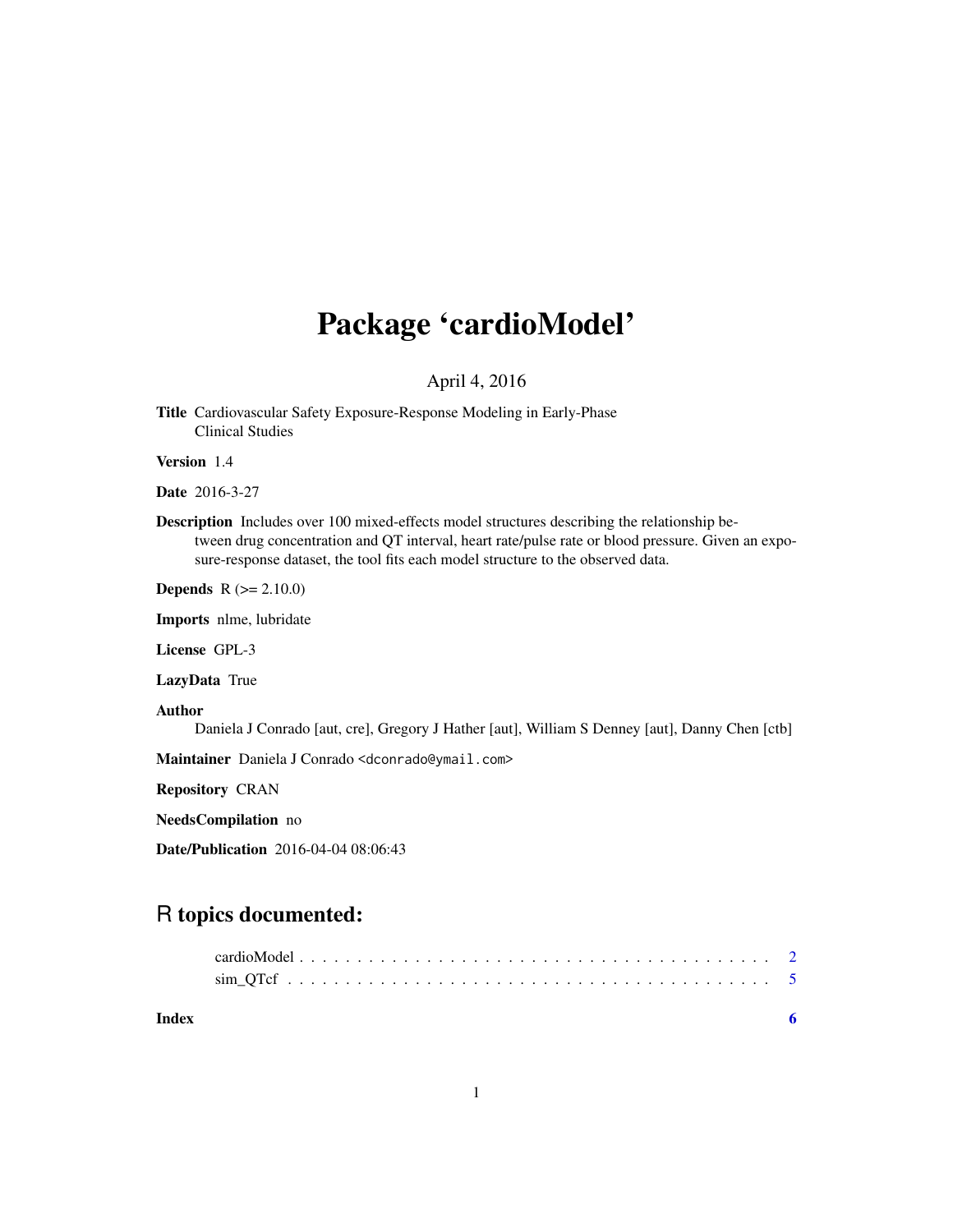<span id="page-1-0"></span>

## Description

Includes 110 mixed-effects model structures describing the relationship between drug concentration and QT interval, heart rate/pulse rate or blood pressure. Given an exposure-response dataset, the tool fits each model structure to the observed data.

#### Usage

```
cardiomodel(x, ID = "ID", NTAFD = "NTAFD", TOD = "TOP", CLOCK = "CLOCK",RESPONSE = "RESPONSE", EXPOSURE = "EXPOSURE", PERIOD = "PERIOD",
  SEQUENCE = "SEQUENCE", COHORT = "COHORT", AIC.k = 2,
  delay.confidence = 0.99, study.name = "unknown study",
  drug.name = "unknown drug")
```
## Arguments

| X               | A dataframe with one measure of cardiovascular response (e.g., QT interval,<br>heart rate, pulse rate, blood pressure), one measure of drug exposure (e.g.,<br>plasma concentration).                                                                                                                                                 |
|-----------------|---------------------------------------------------------------------------------------------------------------------------------------------------------------------------------------------------------------------------------------------------------------------------------------------------------------------------------------|
| ID              | The name of the column (in x) containing the subject unique identification num-<br>ber.                                                                                                                                                                                                                                               |
| NTAFD           | The name of the column containing the nominal time after first dose.                                                                                                                                                                                                                                                                  |
| TOD             | (required if CLOCK is not supplied) The name of the column containing the<br>time of the day, as a continuous variable with range $[0, 24)$ . If both TOD and<br>CLOCK are provided, then only TOD will be used in the model fitting.                                                                                                 |
| CLOCK           | (required if TOD is not supplied) The name of the column containing the time<br>of the day, as 24 hour clock time [0:00, 24:00). If both TOD and CLOCK are<br>provided, then only TOD will be used in the model fitting.                                                                                                              |
| <b>RESPONSE</b> | The name of the column containing a measure of cardiovascular response (e.g.,<br>QT interval, heart rate, pulse rate, blood pressure).                                                                                                                                                                                                |
| EXPOSURE        | The name of the column containing a measure of drug exposure (e.g., plasma<br>concentration).                                                                                                                                                                                                                                         |
| PERIOD          | (optional) The name of the column specifying the study period for studies where<br>the subjects receive different doses at different occasions. If a column with this<br>name does not exist, then it is assumed that there is only a single occasion. In<br>this case, only models without between occasion variability will be fit. |
| <b>SEQUENCE</b> | (optional) The name of the column specifying the sequence when multiple mea-<br>surements of the response are taken with the same recorded value of NTAFD.<br>If a column with this name does not exist, then it is assumed that multiple mea-<br>surements are not recorded for the same subject at the same time.                   |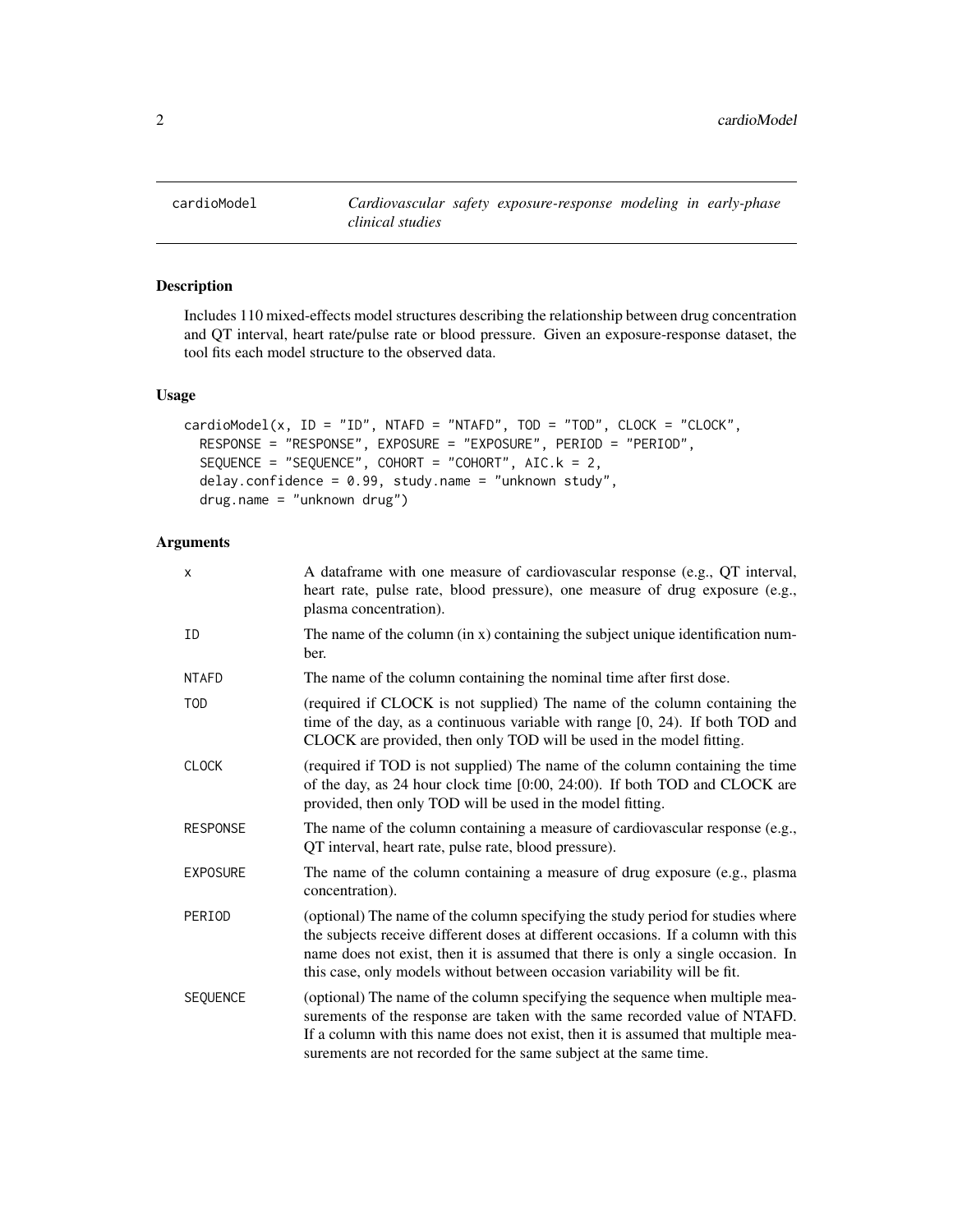#### cardioModel 3

| <b>COHORT</b>    | (optional) The name of the column specifying the study cohort when period<br>numbers are nested within cohorts. If a column with this name does not exist,<br>then it is assumed that the period numbers are not nested within cohorts. |
|------------------|-----------------------------------------------------------------------------------------------------------------------------------------------------------------------------------------------------------------------------------------|
| AIC.k            | numeric, the penalty per parameter to be used for computing the AIC; the default<br>here is 2, which is the classical AIC.                                                                                                              |
| delay.confidence |                                                                                                                                                                                                                                         |
|                  | numeric in the range $(0, 1)$ , the one-sided confidence level threshold for the<br>linear regression analysis performed in the diagnosis for the anticlockwise hys-<br>teresis. The default here is 0.99.                              |
| study.name       | (optional) The name of the study. This is used to label the output.                                                                                                                                                                     |
| drug.name        | (optional) The name of the drug. This is used to label the output.                                                                                                                                                                      |

#### Value

A list with two elements, "summary" and "models".

The first element in the list ("summary") is a data frame with a row for each of the tested models, ordered by ascending values of the Akaike Information Criterion.

The first column of the data frame is named "MODEL", and it provides a brief description of the model formula, while the second column ("AIC") provides Akaike's Information Criterion for the fit.

The next 11 columns ("SLOPE", "VAR.SLOPE", "EMAX", "VAR.EMAX", "EC50", "VAR.EC50", "COV.EMAX.EC50", "HILL", "VAR.HILL", "COV.EMAX.HILL", "COV.EC50.HILL") contain the parameter estimates and associated uncertainties. If a parameter is not present in a particular model, the corresponding value in the data frame will be NA. For models that include a linear drug effect, the "SLOPE" column shows the estimate for the slope, and the "VAR.SLOPE" column shows the estimated variance as computed by the stats::vcov() function. Likewise, for models that include an Emax or sigmoidal Emax drug effect, the associated variable estimates are in the columns "EMAX", "EC50", and "HILL". The components of the estimated covariance matrix are in the columns "VAR.EMAX", "VAR.EC50", "VAR.HILL", "COV.EMAX.EC50", "COV.EMAX.HILL", "and COV.EC50.HILL".

The second last column of the data frame (DRUG.EFFECT.DELAY) is a diagnosis for anticlockwise hysteresis which is performed to evaluate the appropriateness of the direct-link exposureresponse analysis. The first derivative of the individual drug concentration is numerically calculated with respect to time. The derivative (x-axis) is plotted versus standardized (Pearson) residuals from the nlme (y-axis). A linear regression analysis is performed and the upper confidence bound for the slope is calculated. If the higher confidence bound for the slope is less than zero, then the presence of a drug effect delay is inferred, and the value will be "yes"; otherwise, the value will be "no".

The last column of the data frame (ERROR.MESSAGE) stores the error (if any) that occurred while fitting the model. If no error occurred, then the value will be "none".

The second element in the list ("models") is a list of nlme objects corresponding to each of the models. The nlme objects are named with the same names as in the "MODEL" column of "summary" data frame. The order of the nlme objects is the same as in the "summary" data frame.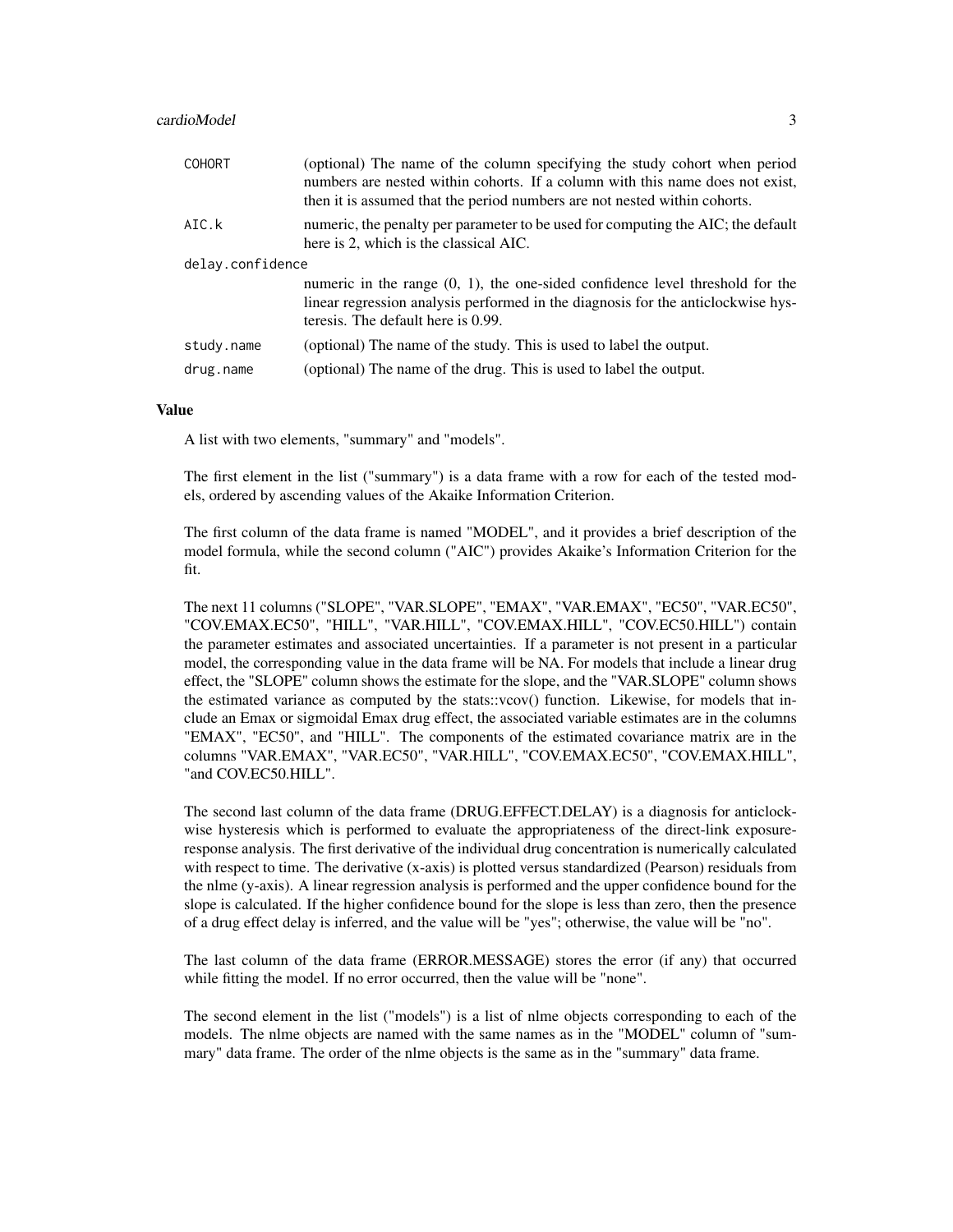#### Note

A complete description of each model is provided in Conrado et al. listed in the references. The MODEL column of the output contains only a very brief description of the model. For each model, the description starts with a number from 1 to 110 to label the model. Next, the description shows the form of the dose-response relationship. Note that models 101 through 110 do not have any drug effect. In addition, the description lists the terms allowed to have between-subject variability (BSV) and between-occasion variability (BOV).

Each model is fitted using the the nlme() function. Thus, any error listed in the ERROR.MESSAGE column originates from the nlme() function or from the subsequent extraction of the fitted parameters.

When fitting the nlme models, the initial parameter estimates are set as follows. For models with a linear component, the intercept is initially set to the mean of the response for the pooled observations. The slope is initially set to 0. For models with a cosine component, the amplitude is initially set to equal the standard deviation of the response for the pooled observations. These models also set the initial phase shift of the cosine terms to 0. For models that include an Emax drug effect, Emax is initially set to equal the standard deviation of the response for the pooled observations, while the EC50 is initially set to equal the mean of the pooled exposures. For models that include a Hill coefficient, this is initially set to be 1.

#### References

Conrado DJ, Chen D, Denney WS. Cardiovascular Safety Assessment in Early-Phase Clinical Studies: A Meta-Analytical Comparison of Exposure-Response Models. [Submitted]

Conrado DJ, Hather GJ, Chen D, Denney WS. Facilitating Exposure-Response Analysis of Cardiovascular Safety Markers in Early-Phase Clinical Studies with the cardioModel Package for R. American Conference on Pharmacometrics (ACoP6), 2015. [http://metrumrg.com/assets/](http://metrumrg.com/assets/pubs/Conrado_ACoP_2015.pdf) [pubs/Conrado\\_ACoP\\_2015.pdf](http://metrumrg.com/assets/pubs/Conrado_ACoP_2015.pdf)

#### Examples

```
head(sim_QTcf)
result <- cardioModel(sim_QTcf)
names(result)
mySummary <- result[[1]]
head(mySummary)
```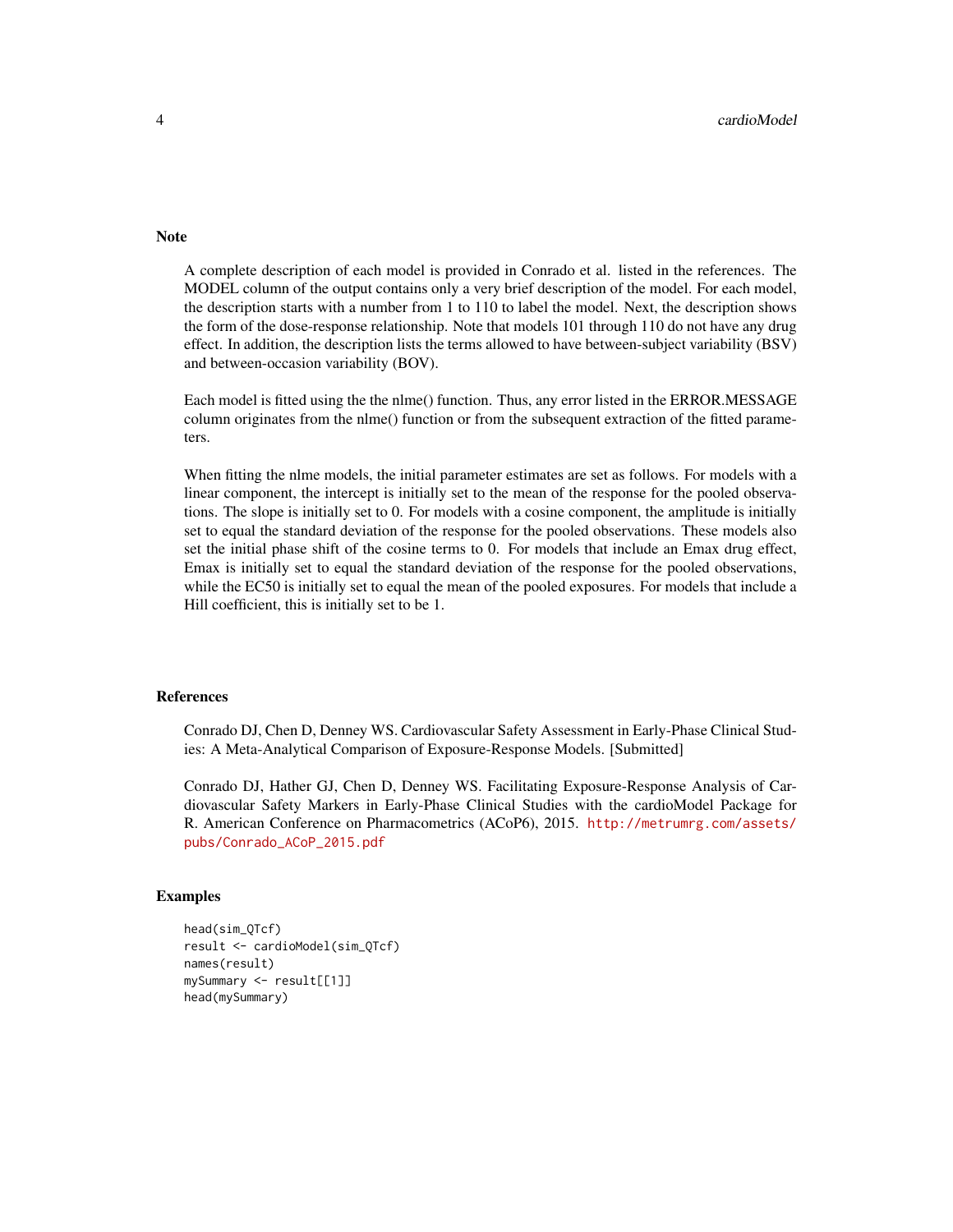# <span id="page-4-0"></span>Description

This data frame contains simulated QTcf exposure-response data for 3 patients sampled at 8 different times after receiving a hypothetical drug.